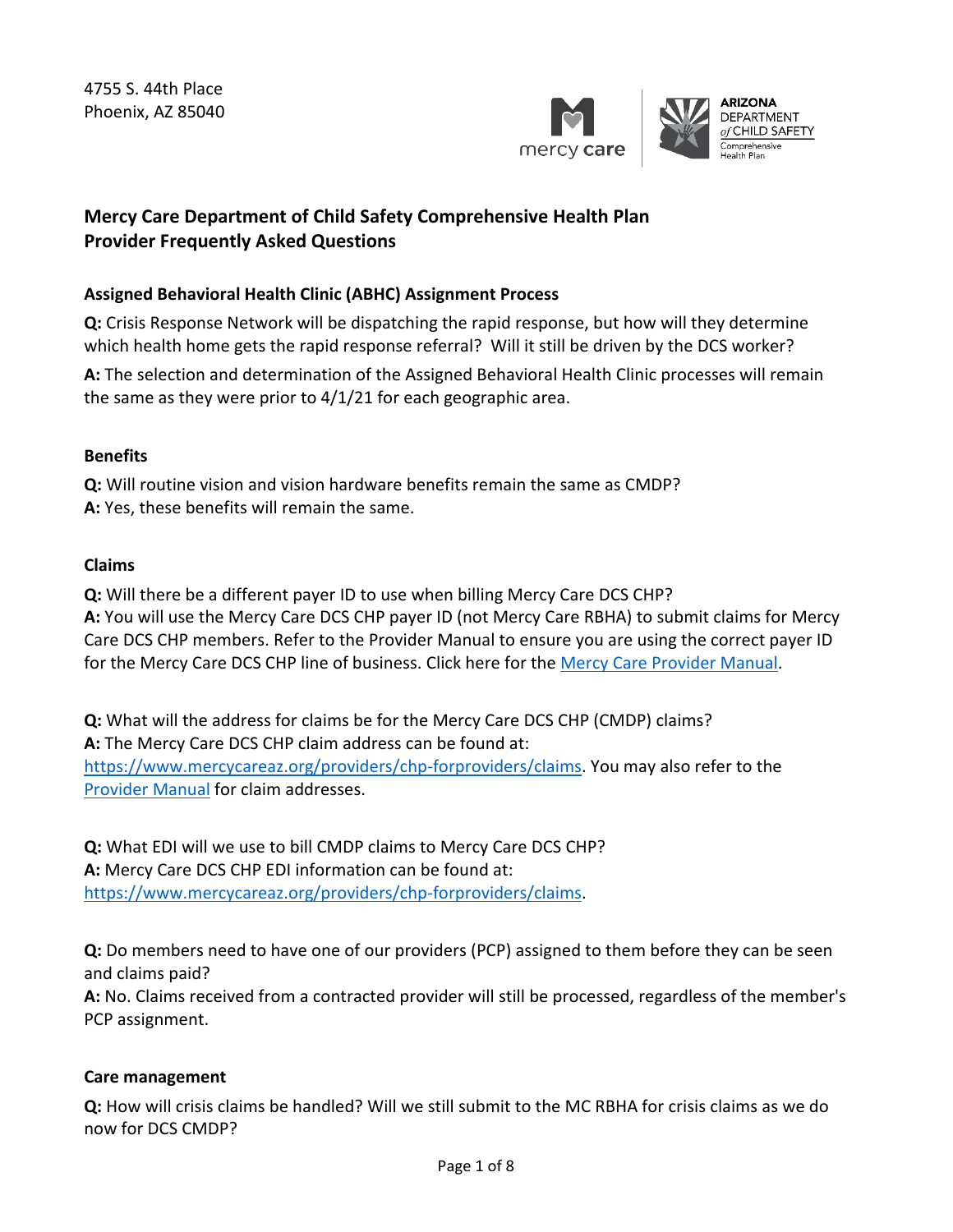in their county, regardless of eligibility. **A:** Integrated Rapid Response is not a crisis service and will be billed to Mercy Care under the DCS CHP line of business. The first 72 hours of crisis remains the responsibility of the RBHA for all people

**Q:** Is the claim billing process for Mercy Care DCS CHP the same as the existing lines of business billing for ACC and DD? **A:** Yes.

 **Q:** Will we be able to check claim status through the Mercy Care Portal? **A:** Yes, claim status for DCS CHP membership will be available through the Mercy Care Web Portal for dates of service starting 4/1/21.

**Q:** Will claims for dates of service prior to 4/1/21 go to the old CMDP or will they be sent to Mercy Care?

 go to CMDP to process for dates of service prior to 4/1/21. **A:** You will submit DCS CHP claims to Mercy Care for dates of service beginning 4/1/2021. Claims will

**Q:** If we have claims still pending at CMDP after 4/1/21, will payments still come from CMDP or from Mercy Care DCS CHP? **A:** CMDP will continue to process claims for dates of service prior to 4/1/21.

### **Constant Contact**

 **Q:** How do I sign up for your email list? A: Join our email list by clicking [here.](https://visitor.r20.constantcontact.com/manage/optin?v=001d7FaMLhABCB32cwdYzNH_XTsyMq_iLBxuwOti96Gz_L2Ra-un5NlU6czZMaVcNt9mEsfVc8m26JnSrL2rVH8pL8u1JJYMFJrsYiYGYQ2o_a2RoTwZT-Zr8xgoi7vHKgeFC9uefiBBV428a8GdUtls8AA63wwQ0yZDk8t6GP_OXtmgyrxbxFTIrF-4gy-HufbIKfeHKaL306LeyE1iMB2eD3SyWXVzvDe8iRPideVcEHxsTWM9OiyYTUxhh9r85kGutIDBO7Yj1zl42Gqn3BKYRumsbE-YePx8llHZa2Zxzb2P3zw09IY8ilEb-29GLSK)

## **Continuity of Care**

**Q:** Is Continuity of Care reserved for providers currently treating children already placed with DCS? **A:** It is for children already in DCS care; however, we will try to accommodate members that are seeing other providers at the time of removal. Providers should be AHCCCS-registered.

 not have a contract with Mercy Care? **Q:** What will happen to the youth currently in care in a Behavioral Health Residential Facility who do

 **A:** They will continue to be paid and we will outreach to those providers as we move through transition. No members will need to move.

### **Contracts**

**Q:** If we receive a referral after 4/1/21 and are not contracted with Mercy Care, do we turn them down or will we be able to accept under a new SCA until contracted with Mercy Care? **A:** If a referral is received 4/1/21 forward, non-contracted providers should follow the prior authorization process.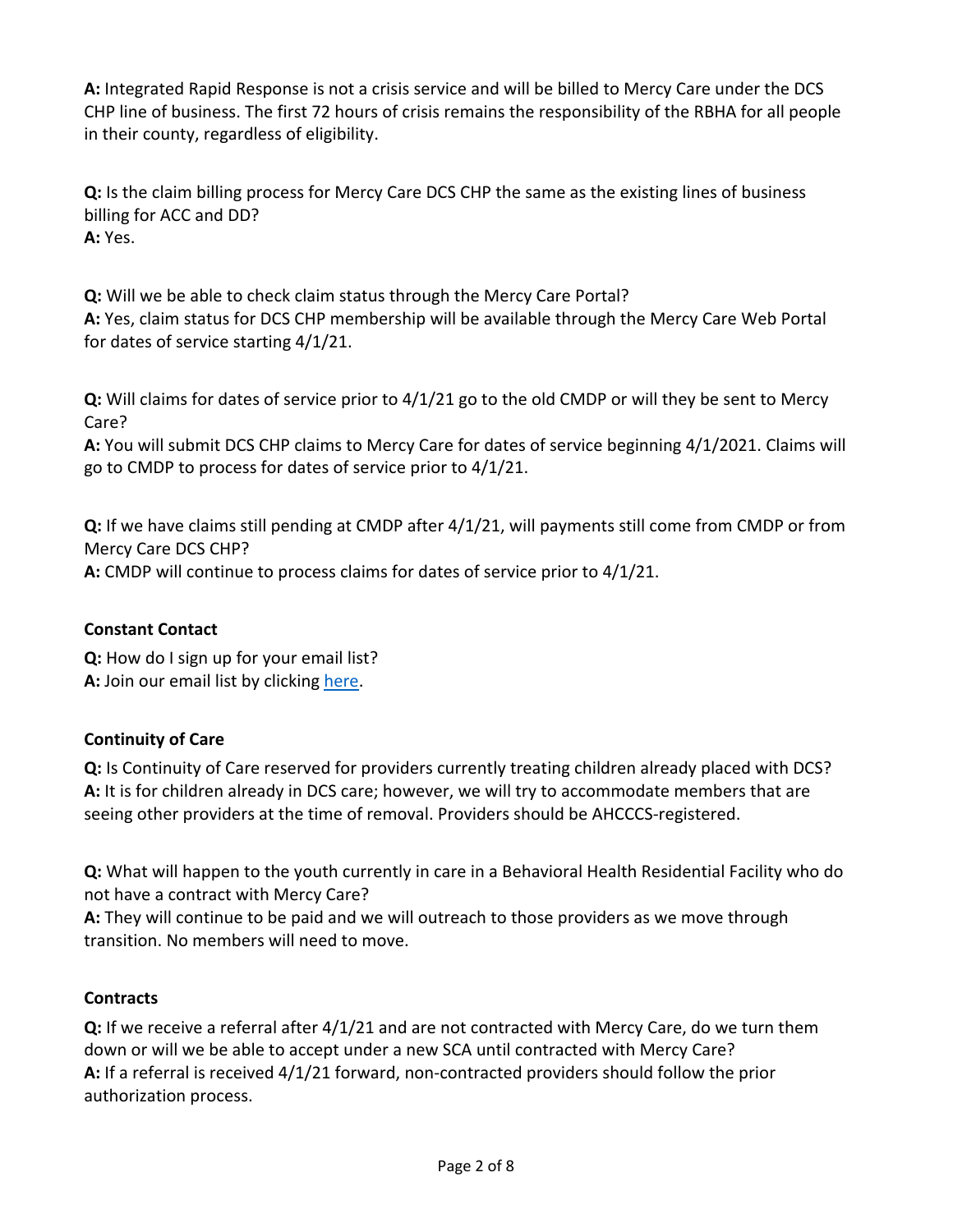### **Covered Services**

**Q:** Does this plan include coverage for DME?

 to determine if a Prior Authorization is required. **A:** Yes. Durable Medical Equipment is still included in this plan. Refer to the Prior Authorization tool

#### **Credentialing**

**Q:** Where do we find the credentialing forms and the email to send them to? **A:** Credentialing forms are located on our website under each line of business and contain instructions for submission. Here is the link to Provider Forms under Mercy Care DCS CHP: [https://www.mercycareaz.org/providers/chp-forproviders/forms.](https://www.mercycareaz.org/providers/chp-forproviders/forms) You may download the applicable AzAHP Form to submit for credentialing.

**Q:** Will you be honoring all currently credentialed providers?

**A:** Providers currently credentialed with Mercy Care will not require additional credentialing for DCS CHP when Mercy Care DCS CHP begins 4/1/21. We will *not* honor credentialing where the provider was credentialed by another plan and is currently non-contracted with Mercy Care.

**Q:** Will DCS CHP require us to submit credentialing applications? Or is the contract amendment all we need?

**A:** Providers currently credentialed with Mercy Care will not require additional credentialing for DCS CHP when Mercy Care DCS CHP begins 4/1. We will *not* honor credentialing where the provider was credentialed by another plan and is currently non-contracted with Mercy Care.

### **Electronic Funds Transfer (EFT) / Electronic Remittance Advice (ERA)**

**Q:** We currently receive physical payments and paper EOBs from CMDP; will that change effective 04/01/21? Will we receive electronic payments?

 electronic payment and EOBs from Mercy Care, there is nothing further you need to do – your DCS **A:** Mercy Care encourages all our providers to apply for EFT and ERA. If you already receive CHP payments and EOBs will be electronic as well. Provider's enrollment in electronic checks and remits vs. paper will mirror your current Mercy Care set up. If you are not currently enrolled with Mercy Care you will need to set up this preference as we will not be able to mirror your current set up with DCS CMDP.

### **Eligibility**

 member eligibility? **Q:** If I already have access to the Mercy Care web portal, will I be able to search for DCS CHP

 Portal beginning 4/1/21. **A:** Mercy Care DCS CHP Enrollment and Eligibility detail will be available in the Mercy Care Web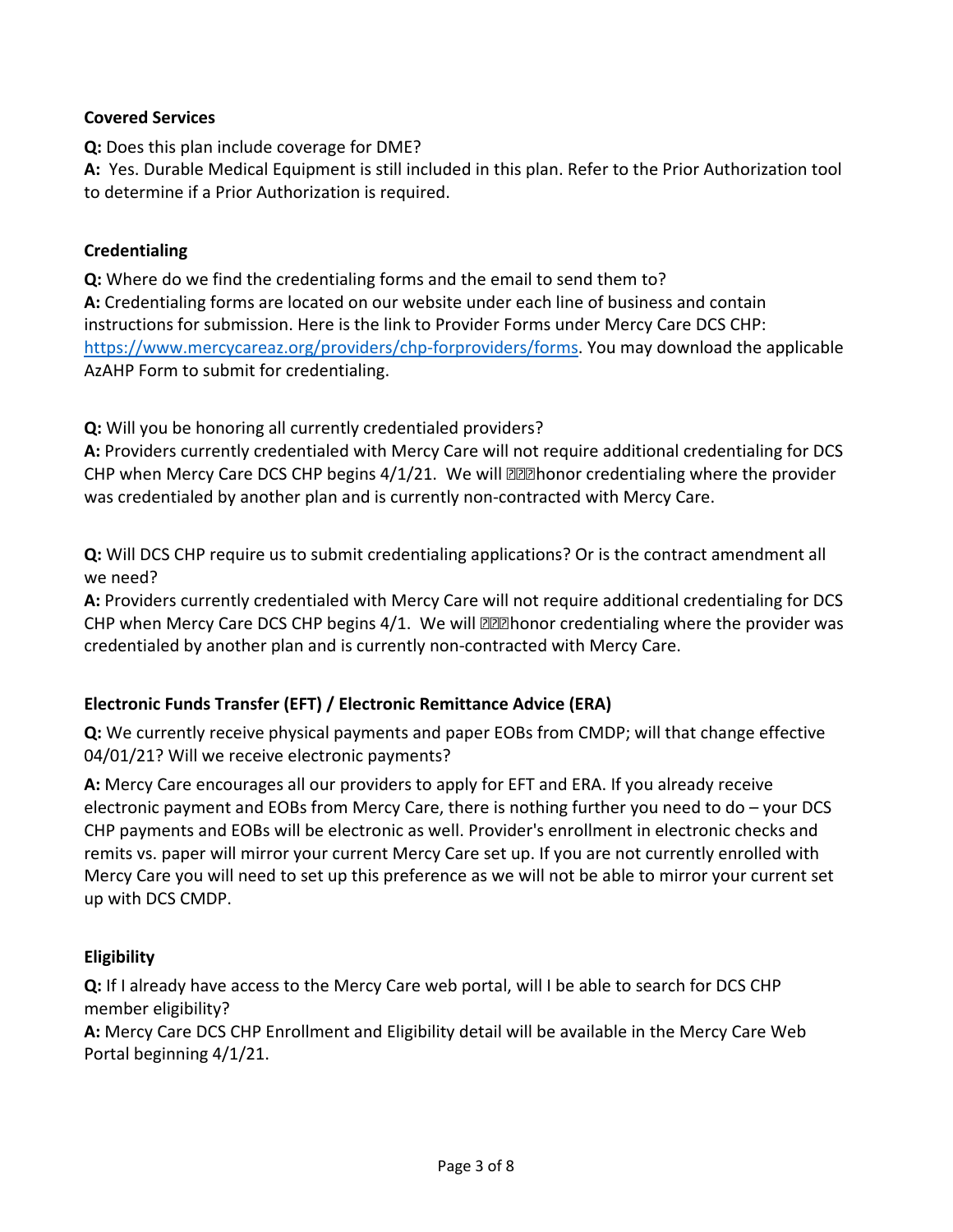Portal beginning 4/1/21. **Q:** Will eligibility information specify DCS CHP on the Mercy Care website? **A:** Mercy Care DCS CHP Enrollment and Eligibility detail will be available in the Mercy Care Web

### **Early Periodic Screening, Diagnostic and Treatment (EPSDT)**

 claim? **Q:** With CMDP we just submitted provider progress notes along with the claim instead of an EPSDT form. Will we have to use this form, or will provider progress notes be ok to submit along with the

**A:** The EPSDT Form is a required form.

### **Q:** Where can we get the EPSDT forms?

**A:** The EPSDT Forms are found on Mercy Care's website under any line of business. Here is the link to Provider Forms under Mercy Care DCS CHP: [https://www.mercycareaz.org/providers/chp](https://www.mercycareaz.org/providers/chp-forproviders/forms)[forproviders/forms.](https://www.mercycareaz.org/providers/chp-forproviders/forms)

### **Family Connect**

**Q:** When a new placement comes into a foster parent's care, will the child's information automatically be put into their portal? Or are the portals made for each individual child? **A:** If the foster parent has multiple children placed with them, they'll need to create an account for each individual child.

**Q:** Will foster parents have access FamilyConnect, and if so, how will that work if the child changes placements?

**A:** Yes, foster parents will have access to the FamilyConnect application. Once a child is no longer with the foster parent, the child will no longer be visible to the foster parent in FamilyConnect.

### **Member ID #**

 **Q:** Will the member ID be the AHCCCS ID be the numeric ID that is currently used for CMDP? A: All members are assigned a CMDP "P ID" and all Titled members will be assigned an AHCCCS ID.  member's record. The AHCCCS ID is the preferred identifier for claims submissions. There is a period of time when members may not have an AHCCCS ID, or there may be members that never qualify for Titled coverage; in those instances the CMDP "P ID" should be used. Mercy Care will store both IDs in the

A: All members are assigned a CMDP "P ID" and all Titled members will be assigned an AHCCCS ID. member's record. **Q:** Currently members have an AHCCCS ID and CMDP ID. Will they continue to have both? The AHCCCS ID is the preferred identifier for claims submissions. There is a period of time when members may not have an AHCCCS ID, or there may be members that never qualify for Titled coverage; in those instances the CMDP "P ID" should be used. Mercy Care will store both IDs in the member's record.<br>Page 4 of 8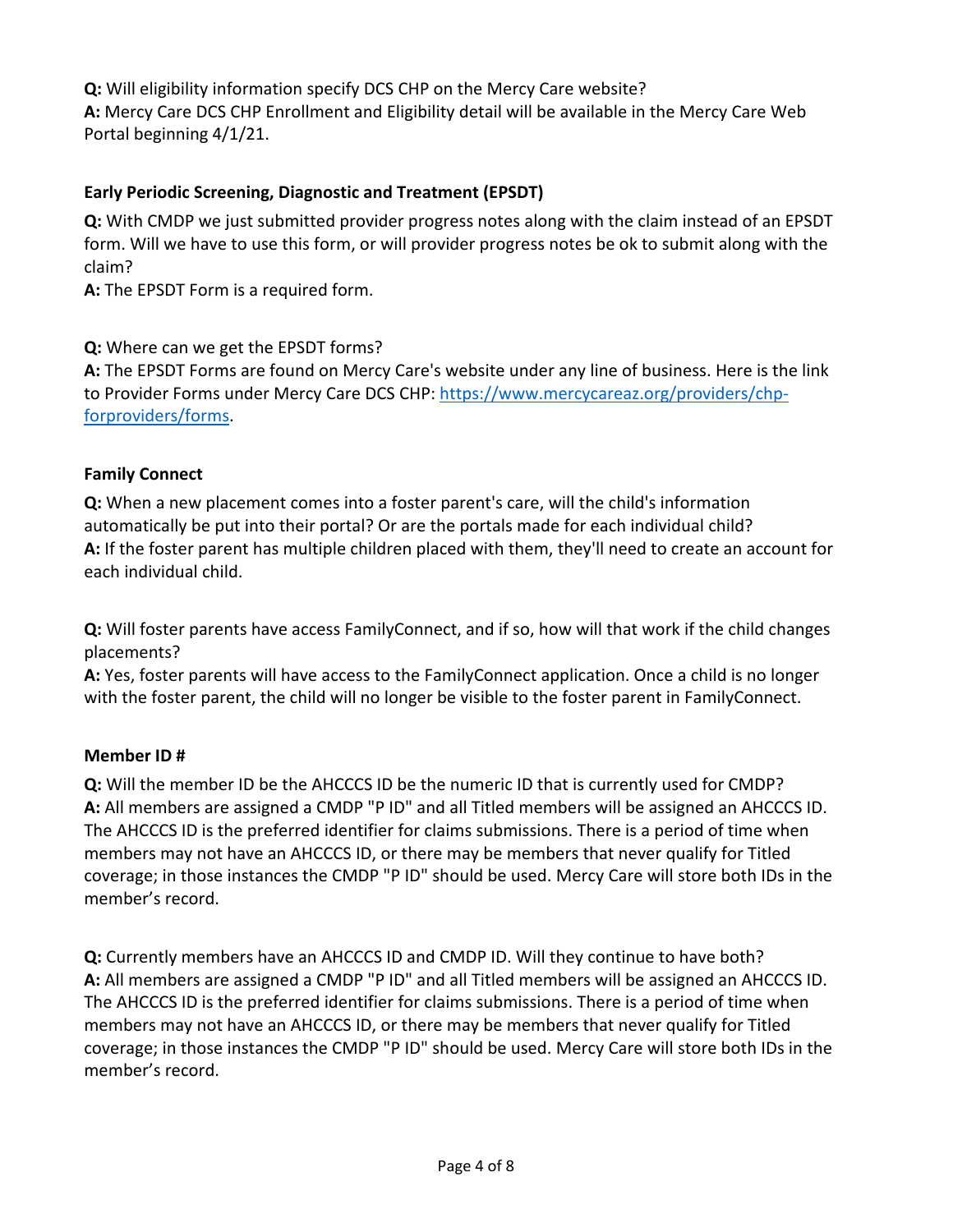**Q:** Will Mercy care continue to use the CMDP ID number, or do we use the member's AHCCCS ID on claims submitted to Mercy Care?

**A:** All members are assigned a CMDP "P ID" and all Titled members will be assigned an AHCCCS ID.<br>The AHCCCS ID is the preferred identifier for claims submissions. There is a period of time when members may not have an AHCCCS ID, or there may be members that never qualify for Titled coverage; in those instances the CMDP "P ID" should be used. Mercy Care will store both IDs in the member's record.

### **Member ID Card**

**Q:** When will ID cards be mailed?

**A:** Mercy Care will provide the DCS CHP Member ID Cards to DCS. The ID Cards will then be provided to members within the first two (2) weeks of April.

**Q:** Is the Assigned Behavioral Health Clinic on the member's ID card? **A:** No, this is not included on the member ID card.

### **Mercy Care DCS CHP**

**Q:** Mercy Care is taking over the DCS CHP contract on 4/1/21. Does that mean Mercy Care ACC, or Mercy Care RBHA?

 **A:** DCS CHP will be a new line of business under Mercy Care. The other lines of business under Mercy Care are ACC, DD, ALTCS, and MCA. Mercy Care DCS CHP members, claims, etc. will be visible in the Mercy Care web portal.

### **Mercy Care Web Portal**

**Q:** Will DCS CHP be in a separate web portal with Mercy Care? **A:** No. DCS CHP will be included in the Mercy Care web portal.

**Q:** Will providers still have access to view/print explanation and benefits?

**A:** Yes, this will continue to be available. Providers will use the Mercy Care web portal for DCS CHP members.

**Q:** Is the Mercy Care web portal available for out-of-network providers?

**A:** Yes. Access to the portal requires registration. The registration form is located on our website. Go to **www.MercyCareAZ.org** and select "For Providers" under any line of business. Then select Provider Forms from the left side menu. You will choose "Mercy Care Web Portal Registration Form (Non-Par).

### **Network Representatives**

**Q:** Who should our provider office contact with further questions? **A:** Providers may contact their assigned Network Representative directly or email the Network Management Department at [MercyCareNetworkManagement@MercyCareAZ.org.](mailto:MercyCareNetworkManagement@MercyCareAZ.org)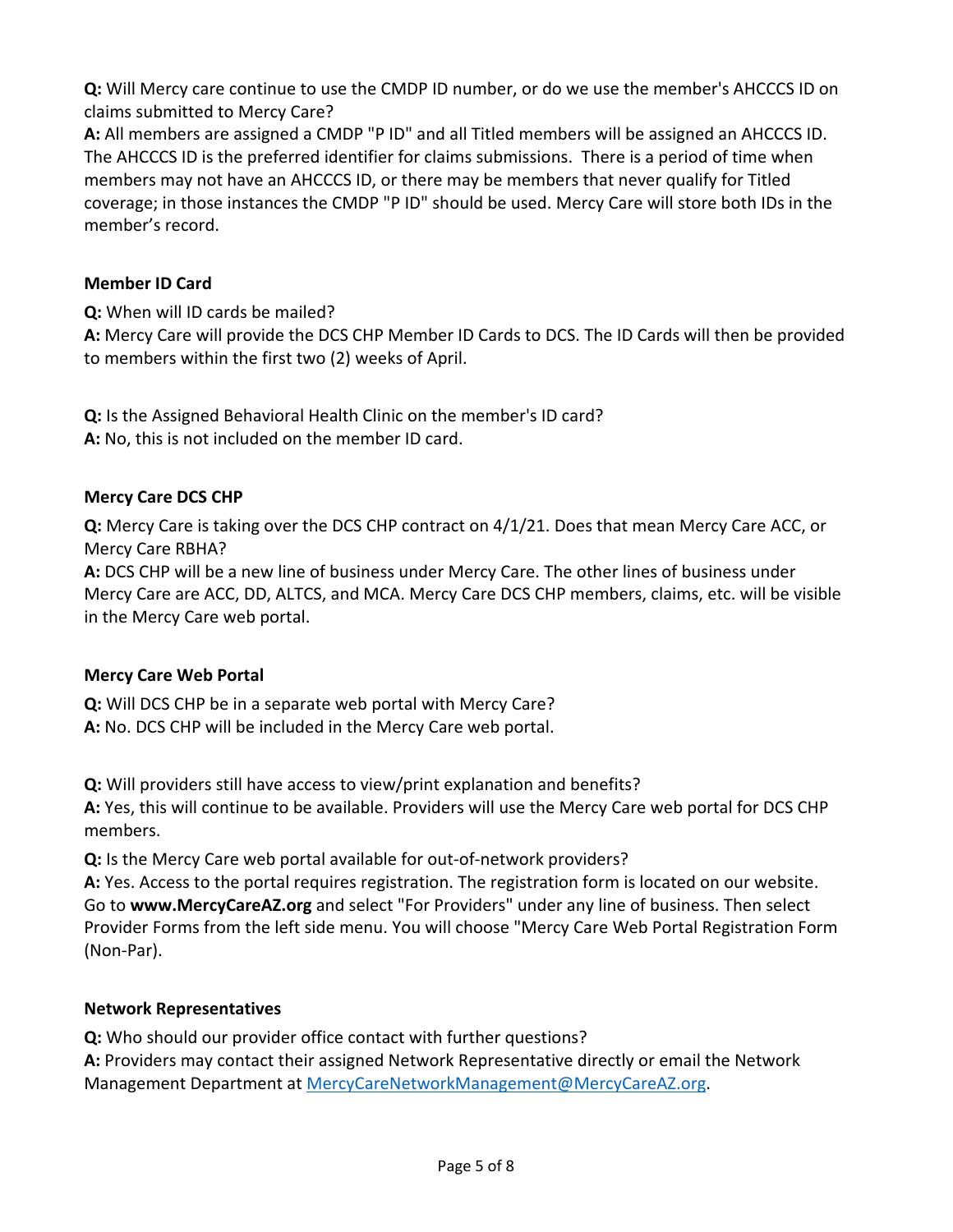**Q:** How do I find out who our Provider Representative is?

**A:** The Network Representative Provider Assignments are available on our website. Go to **www.MercyCareAZ.org** and select "For Providers" under any line of business. Then scroll to the bottom of the page and select "Network Management Department." You will see the listing options for assignments.

 or will we have two separate Representatives? **Q:** If we are already contracted with Mercy Care, will we be using the same Provider Representative

**A:** You will continue to have one Network Representative.

### **Prior Authorization**

 extended or how would you like me to proceed? **Q:** I have a couple kids in HCTC that have prior auths that expire on 3/31/21. Will those get

**A:** If the authorizations are not extended prior to transition, please fill out the Child and Adolescent 60 Day Clinical Review form on our website and fax to **855-825-3165**.

 For example, a neuro evaluation. **Q:** If specialty appointments are already scheduled after April, will there be an issue with payment?

A: Members may still receive scheduled covered services from contracted providers with no issue. **A:** Members may still receive scheduled covered services from contracted providers with no issue.<br>Non-contracted providers with approved prior authorizations in place prior to 4/1/21 may still provide services.

**Q:** Will all CMDP authorizations already on file will be honored?

**A:** Mercy Care will honor all approved CMDP prior authorizations prior to 4/1/21. Out-of-network providers will be allowed to see our members up to one year post 4/1/21 without prior authorization for purposes of transition of care.

**Q:** Will routine vision require prior authorization if we are in-network? **A:** Review the Mercy Care DCS CHP Prior Authorization grid here: [https://www.mercycareaz.org/providers/chp-forproviders/priorauth.](https://www.mercycareaz.org/providers/chp-forproviders/priorauth)

**Q:** Will PT, OT and Speech Therapy require prior authorization for in network providers? **A:** Review the Mercy Care DCS CHP Prior Authorization grid here: [https://www.mercycareaz.org/providers/chp-forproviders/priorauth.](https://www.mercycareaz.org/providers/chp-forproviders/priorauth)

 **Q:** Will prior authorizations be necessary for outpatient services? **A:** Review the Mercy Care DCS CHP Prior Authorization grid here: [https://www.mercycareaz.org/providers/chp-forproviders/priorauth.](https://www.mercycareaz.org/providers/chp-forproviders/priorauth)

**Q:** CMDP currently does not require prior authorization for their outpatient behavioral health services. Beginning 4/1/21, are there only certain services that need prior authorization with Mercy Care for our DCS CHP members?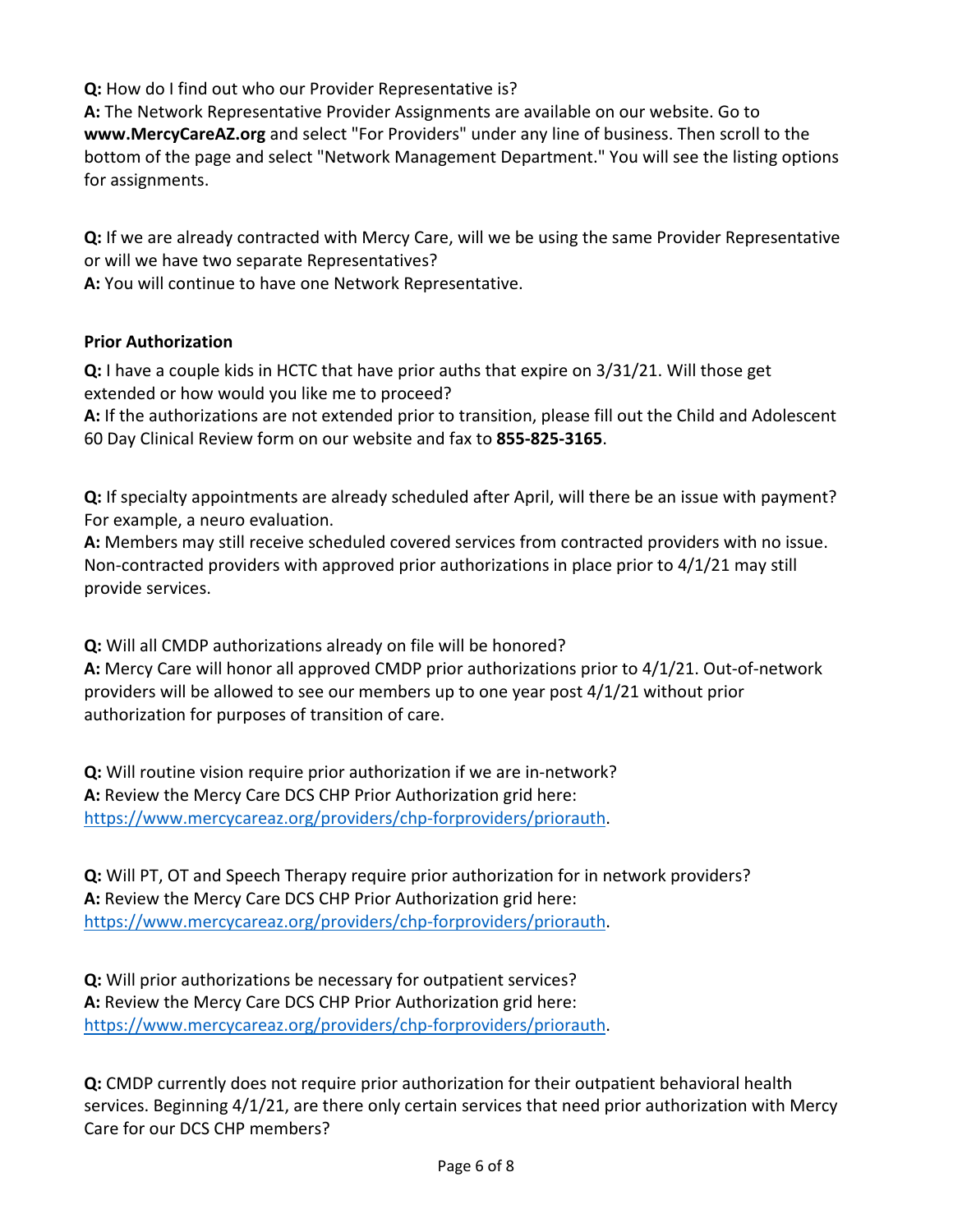**A:** Review the Mercy Care DCS CHP Prior Authorization grid here: [https://www.mercycareaz.org/providers/chp-forproviders/priorauth.](https://www.mercycareaz.org/providers/chp-forproviders/priorauth)

 specific services that will always require prior authorization? **Q:** Where do independent laboratories fall within the prior authorization spectrum? Are there any **A:** Review the Mercy Care DCS CHP Prior Authorization grid here: [https://www.mercycareaz.org/providers/chp-forproviders/priorauth.](https://www.mercycareaz.org/providers/chp-forproviders/priorauth)

**Q:** For DCS CHP members currently in out-of-home placement, beginning 4/1/21 with Mercy Care, what might that prior authorization process look like?

**A:** Review the Mercy Care DCS CHP Prior Authorization grid here: [https://www.mercycareaz.org/providers/chp-forproviders/priorauth.](https://www.mercycareaz.org/providers/chp-forproviders/priorauth)

 **Q:** Who needs to be the one to complete the prior authorization? The home health agency or the specialty provider?

**A:** The Home Health Agency (AKA Assigned Behavioral Health Clinic) will need to complete the prior authorization.

**Q:** If members are currently placed out-of-home, how will the provider obtain the new authorization information?

**A:** The provider can contact Mercy Care and the new authorization number will be provided to them.

 **Q:** CMDP issues retro authorization. Will Mercy Care do the same? **A:** Typically retro authorizations are not given unless it's for home health or other services needed as part of discharge planning.

**Q:** For children receiving Therapeutic Foster Care (TFC) services, is a new prior authorization required for the health home if the child is currently receiving services or does the specialty agency need to complete a concurrent review?

**A:** We will get the authorization from the RBHA and outreach to the provider for any concurrent review or new authorizations needed.

 4/1/21, will we need to resubmit a new prior authorization to Mercy Care DCS CHP? **Q:** If a prior authorization was submitted to CMPD and a determination was not received prior to **A:** Yes, please submit a new authorization.

**Q:** Along with prior authorizations, CMDP required a consent to perform general anesthesia. Will we need a consent along with prior authorization?

**A:** Yes, please submit the general anesthesia consent forms with the prior auth request.<br>Page 7 of 8